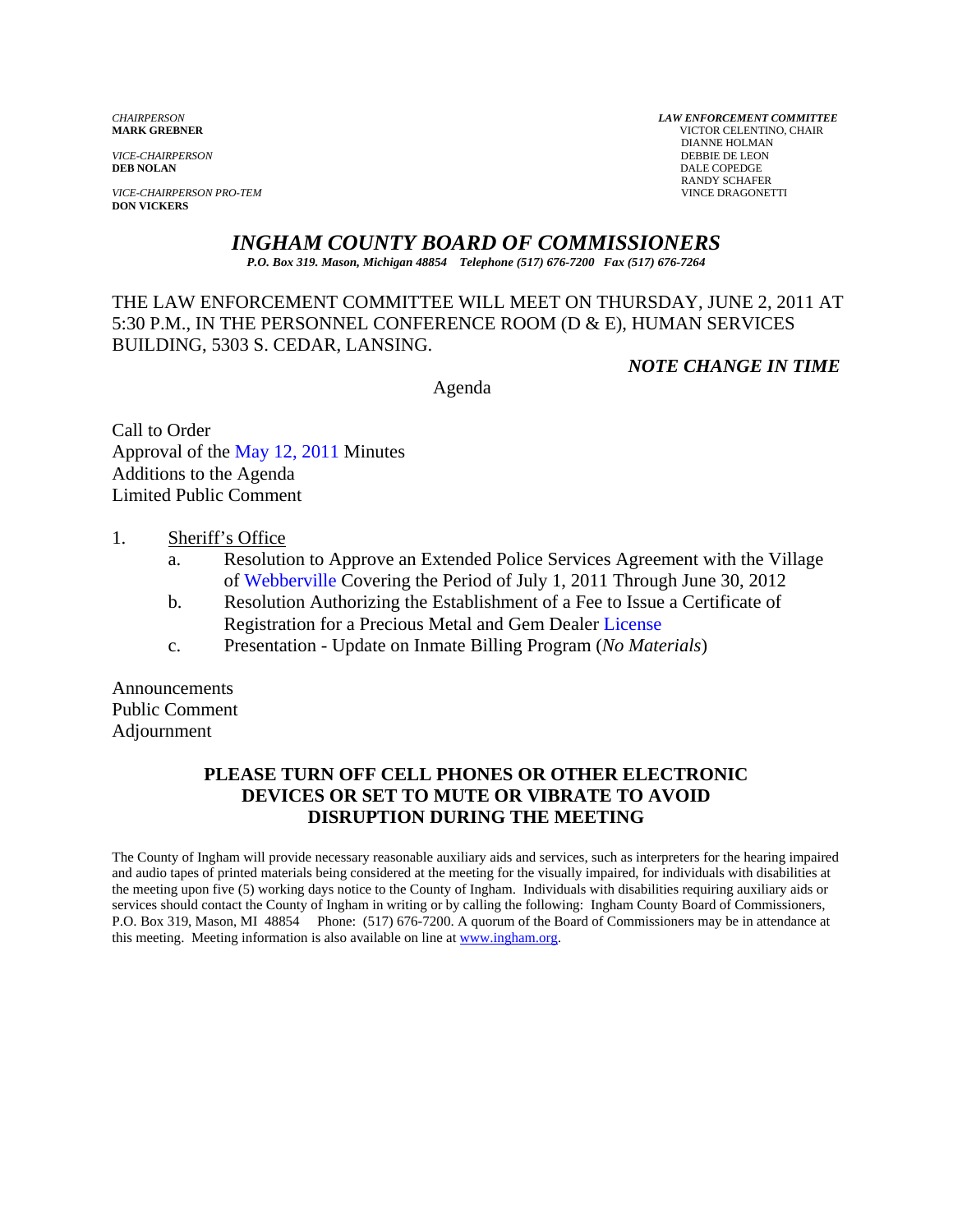## LAW ENFORCEMENT COMMITTEE May12, 2011 **Minutes**

<span id="page-1-0"></span>

| <b>Members Present:</b> | Victor Celentino, Dianne Holman, Debbie De Leon, Dale<br>Copedge, Vince Dragonetti and Board Chairperson Grebner |
|-------------------------|------------------------------------------------------------------------------------------------------------------|
| Members Absent:         | Randy Schafer                                                                                                    |
| <b>Others Present:</b>  | John Neilsen, Mary Sabaj, Rhonda Swayze and others                                                               |

The meeting was called to order by Chairperson Celentino at 6:10 p.m. in the Personnel Conference Room "D & E" of the Human Services Building, 5303 S. Cedar Street, Lansing.

Approval of the April 28, 2011 Minutes The April 28, 2011 Minutes were approved as amended.

After Members Absent: Dale Copedge, add the following: excused work related absence

To read as follows:

Members Absent: Dale Copedge**, excused, work related absence**.

MOTION CARRIED UNANIMOUSLY. Absent: Comm. Schafer

Additions to the Agenda

5. Late - Resolution Honoring Jerry Swartz on the Event of his Retirement.

Limited Public Comment None.

# MOVED BY COMM. DRAGONETTI, SUPPORTED BY COMM. DE LEON, TO APPROVE A CONSENT AGENDA FOR THE FOLLOWING ITEMS:

1. Community Corrections Advisory Board - Resolution to Authorize Entering Into a Memorandum of Understanding with the Michigan Association of Community Correction Advisory Boards (MACCAB) for Implementation of the Pretrial Risk Assessment Project to be Provided by Luminosity, Inc.

Mr. Neilsen disclosed that Ms. Sabaj is serving as the President of the MACCAB, and will be signing this document on their behalf.

2. Prosecuting Attorney / Friend of the Court - Resolution Authorizing Approvals for Reimbursement Requests and Contract Submissions Within the Electronic Grant Administration Management System (EGrAMS) by the Friend of the Court and Prosecuting Attorney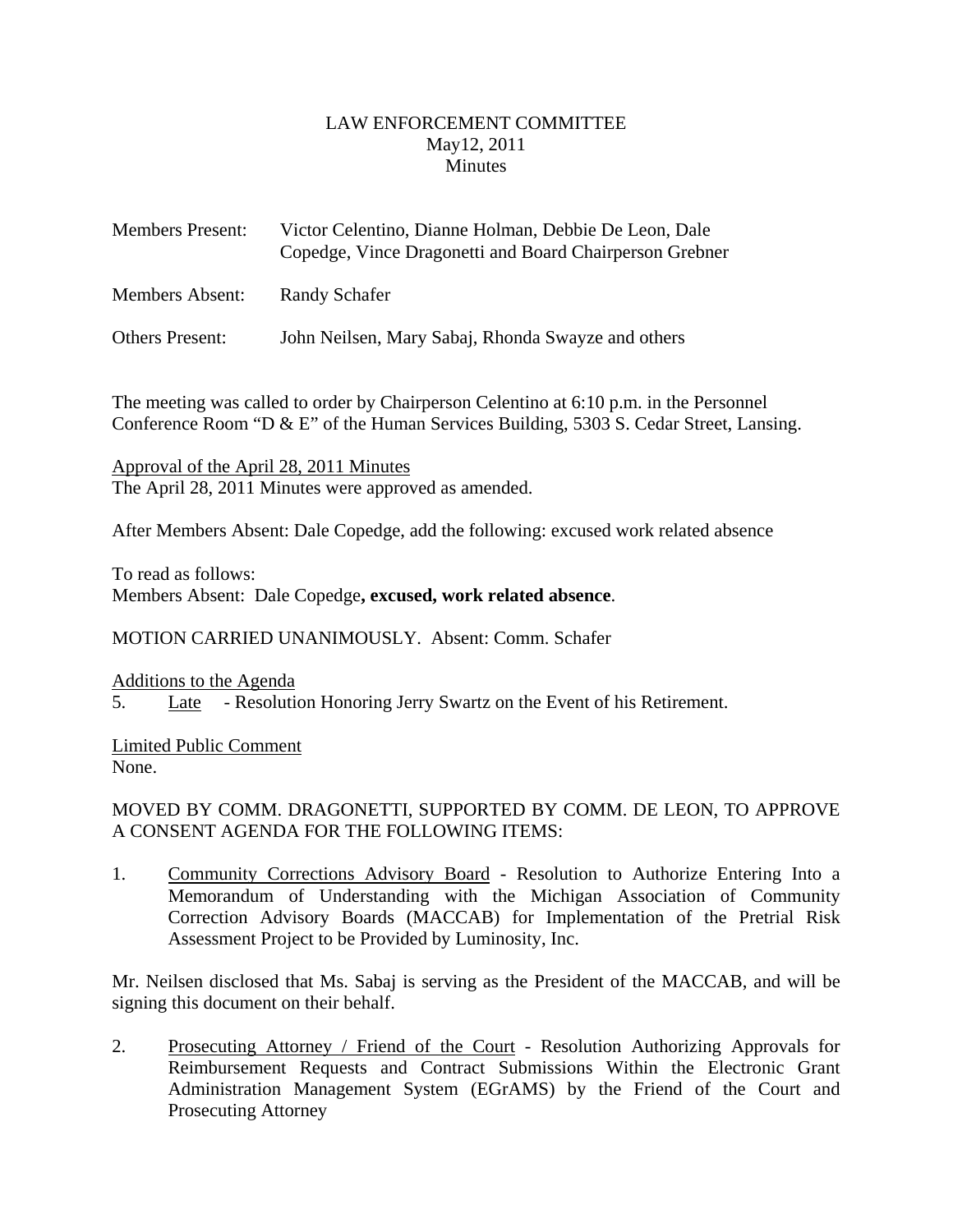- 3. Sheriff's Office
	- a. Resolution Honoring Larry Ramirez of the Ingham County Sheriff's Office
	- b. Resolution to Honor Lieutenant Roy Holliday of the Ingham County Sheriff's **Office**
- 4. Controller/Administrator's Office Resolution Updating Various Fees for County **Services**
- 5. Resolution Honoring Jerry Swartz on the Event of his Retirement.

MOTION CARRIED UNANIMOUSLY. Absent: Comm. Schafer

MOVED BY COMM. DRAGONETTI, SUPPORTED BY COMM. DE LEON, TO APPROVE THE ITEMS ON THE CONSENT AGENDA.

MOTION CARRIED UNANIMOUSLY. Absent: Comm. Schafer

## Announcements

Mr. Neilsen announced that Item #2 will be addressed at the Judiciary Committee meeting, and the minutes will be sent to Mr. Kerr. Additionally, he stated that the Sheriff's Office is in discussions with representatives from Alaiedon Township and the Holt School District to contract through Delhi Township.

Comm. Holman informed the Committee there would be more information soon regarding a study of regional fire fighters from Meridian Township.

Public Comment None.

The meeting adjourned at approximately 6:21 p.m.

Respectfully submitted,

Julie Buckmaster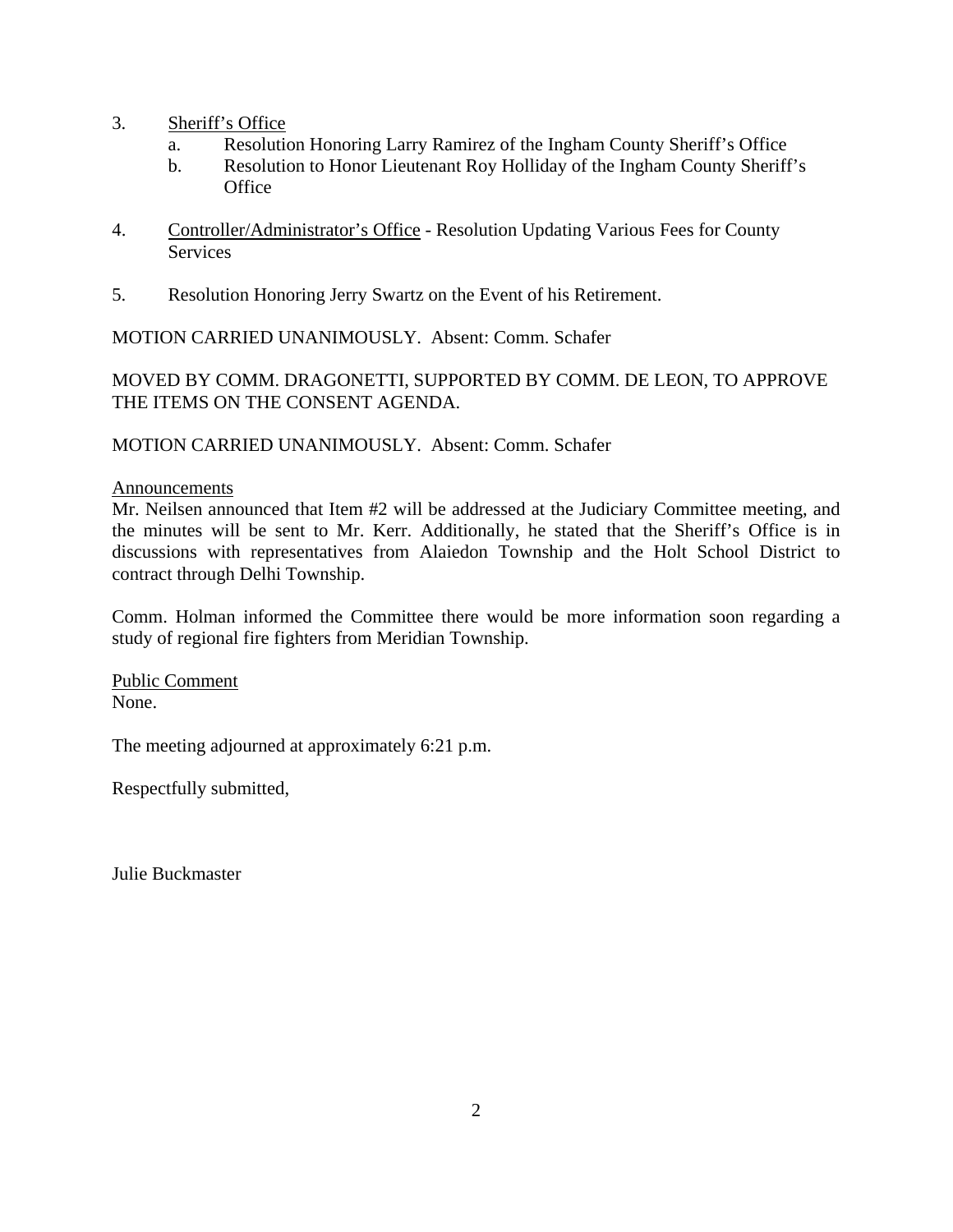# **JUNE 2, 2011 LAW ENFORCEMENT AGENDA STAFF REVIEW SUMMARY**

#### **RESOLUTION ACTION ITEMS:**

#### **The Deputy Controller is recommending approval of the following resolutions:**

*1a.) Sheriff's Office - Resolution to Approve an Extended Police Services Agreement with the Village of Webberville Covering the Period of July 1, 2011 through June 30, 2012*  This resolution authorizes a one year extension of the Law Enforcement Services Contract with the Village of Webberville. This is a continuation contract that will cover the time period beginning July 1, 2011 through June 30, 2012. See the attached memo.

## *1b.) Sheriff's Office - Resolution Authorizing the Establishment of a Fee to Issue a Certificate of Registration for a Precious Metal and Gem Dealer License*

This resolution authorizes the initial establishment of a fee in the amount of \$50 to issue a certificate of registration for a precious metal and gem dealer license. Under the Precious Metal and Gem Dealer Act, MCL 445.481 et seq., a dealer may not conduct business in a city, village or township without first obtaining a valid certificate of registration from that local governmental unit or local police agency. For purposes of this statute, the Ingham County Sheriff's Office is the local police agency for those townships that lack their own police department. The fee offsets the costs of conducting the background checks, obtaining thumbprints, and contacting Township officials as necessary prior to the issuance of the license. State law allows the collection of a fee not to exceed \$50. See the attached memo.

#### **PRESENTATIONS:**

*1c.) Sheriff's Office*  Update on Inmate Billing Program.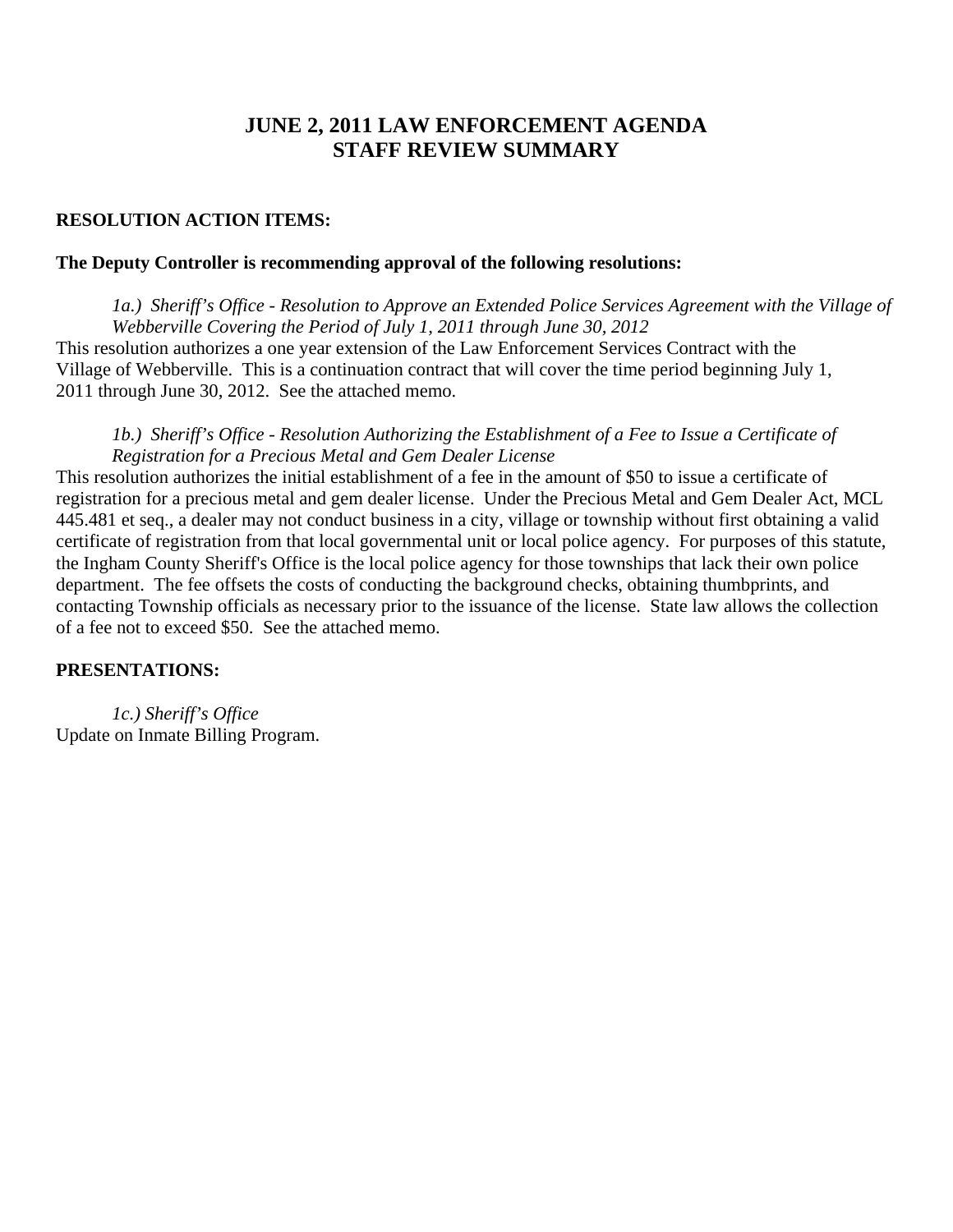## **Agenda Item 1a**

<span id="page-4-0"></span>**TO:** Law Enforcement and Finance Committees

**FROM:** Allan C. Spyke, Undersheriff

**DATE:** May 12, 2011

**RE:** Webberville Contract

Attached is a proposed resolution for an extension of the Law Enforcement Services Contract with the Village of Webberville. This contract will cover the time period beginning July 1, 2011 through June 30, 2012.

The Sheriff Office has been providing police services to the Village of Webberville since 1994. Previous to that, the Village employed their own police department. The proposed contract calls for a continuation of the service presently provided by the Sheriff, which is 80 hours of police service per week. That service currently provides 7 days week coverage, with 10 hour shifts on 6 days and 2, 10 hour shifts on one day. An office is maintained in the Village of Webberville, identified as the Sheriff's Webberville Office and a Sheriff's fully marked patrol vehicle is permanently assigned to the Village.

There has been informal communication with governmental entities neighboring the Village of Webberville, regarding sharing the cost of police services. As of this date, there have been no formal discussions between the Village and any of the surrounding Communities. However, the Village has always expressed a willingness to meet with those who may want to partner for service. This is one of the reasons the Village wants to continue on with a one year service agreement.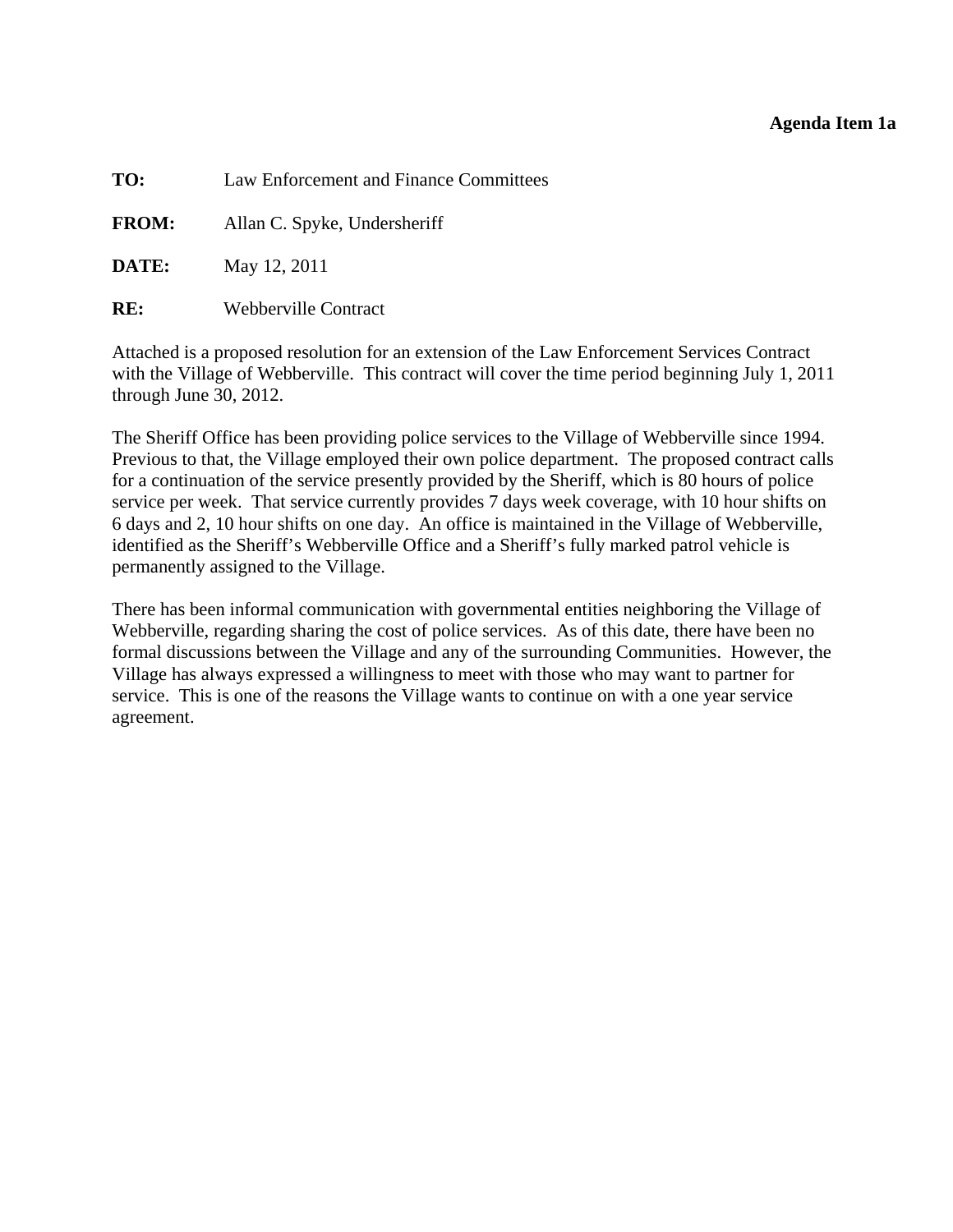Introduced by the Law Enforcement and Finance Committees of the:

# INGHAM COUNTY BOARD OF COMMISSIONERS

## **RESOLUTION TO APPROVE AN EXTENDED POLICE SERVICES AGREEMENT WITH THE VILLAGE OF WEBBERVILLE COVERING THE PERIOD OF JULY 1, 2011 THROUGH JUNE 30, 2012**

WHEREAS, the Ingham County Sheriff's Office and the Village of Webberville are interested in extending the current agreement for law enforcement services; and

WHEREAS, the Village of Webberville, Sheriff's Office and Controller/Administrator's Office have negotiated a draft agreement which covers a one year period, beginning July 1, 2011 and ending June 30, 2012; and

WHEREAS, the Village of Webberville has contracted with Ingham County for Police Services through the Sheriff's Office since 1994; and

WHEREAS, the Village of Webberville wishes to continue their contract which is 80 hours of guaranteed service per week for the upcoming fiscal year.

THEREFORE BE IT RESOLVED, the Ingham County Board of Commissioners approves a one year extension of the contract with the Village of Webberville for the period covering July 1, 2011 through June 30, 2012, for the sum of \$231,681.00 the 2010 – 2011 rate \$233,872.

BE IT FURTHER RESOLVED, the Ingham County Board of Commissioners authorizes the Controller/Administrator to make any necessary budget adjustment in the Ingham County Sheriff's Office 2011 and 2012 Budget.

BE IT FURTHER RESOLVED, the Ingham County Board of Commissioners authorizes the Board Chairperson and County Clerk and the Sheriff to sign all necessary contract documents consistent with this resolution upon review and approval as to form by the County Attorney.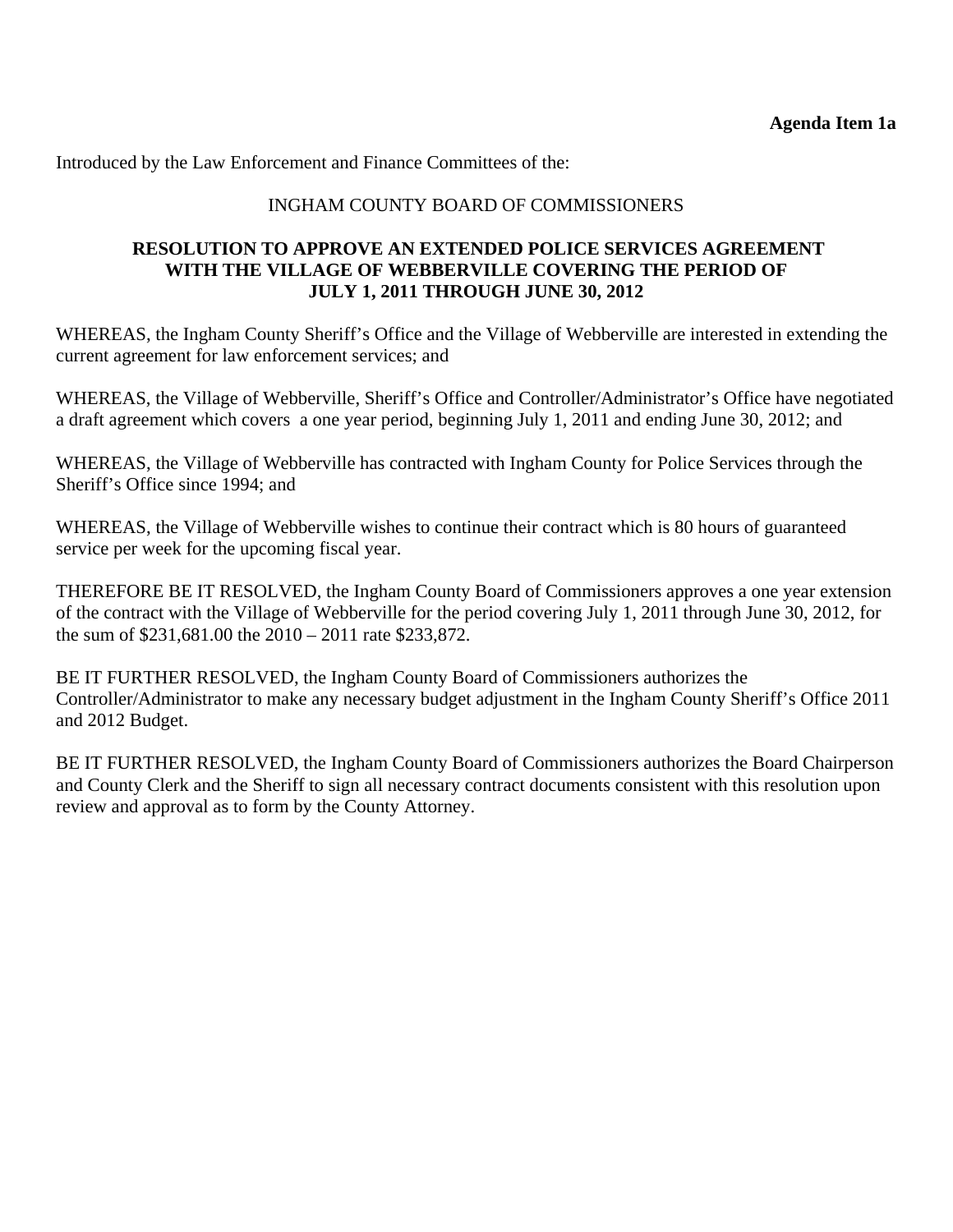## **Agenda Item 1b**

<span id="page-6-0"></span>

| TO:          | Law Enforcement and Finance Committees                                                                                                         |
|--------------|------------------------------------------------------------------------------------------------------------------------------------------------|
| <b>FROM:</b> | Allan C. Spyke, Undersheriff                                                                                                                   |
| DATE:        | May 12, 2011                                                                                                                                   |
| RE:          | Resolution Authorizing The Establishment Of A Fee To Issue A Certificate Of<br><b>Registration For A Precious Metal And Gem Dealer License</b> |

Attached is a proposed resolution to establish a fee in the amount of \$ 50 to issue a certificate of registration for a precious metal and gem dealer license. The Sheriff's Office for the first time has been approached by a dealer to obtain this permit.

Under the Precious Metal and Gem Dealer Act, MCL 445.481 et seq., a dealer may not conduct business in a city, village or township without first obtaining a valid certificate of registration from that local governmental unit or local police agency. For purposes of this statute, the Ingham County Sheriff's Office is the local police agency for those townships that lack their own police department

State law, allows for a Police Department - in this case the Ingham County Sheriff's Office, to take applications and issue a certificate of registration for a precious metal and gem dealer license.

The fee would offset the costs of conducting the background checks, obtaining thumbprints, and contacting Township officials as necessary prior to the issuance of the license. State law allows the collection of a fee not to exceed \$50.

This resolution would establish the initial fee and the Ingham County fee schedule would be amended to reflect this fee.

I recommend approval of this resolution.